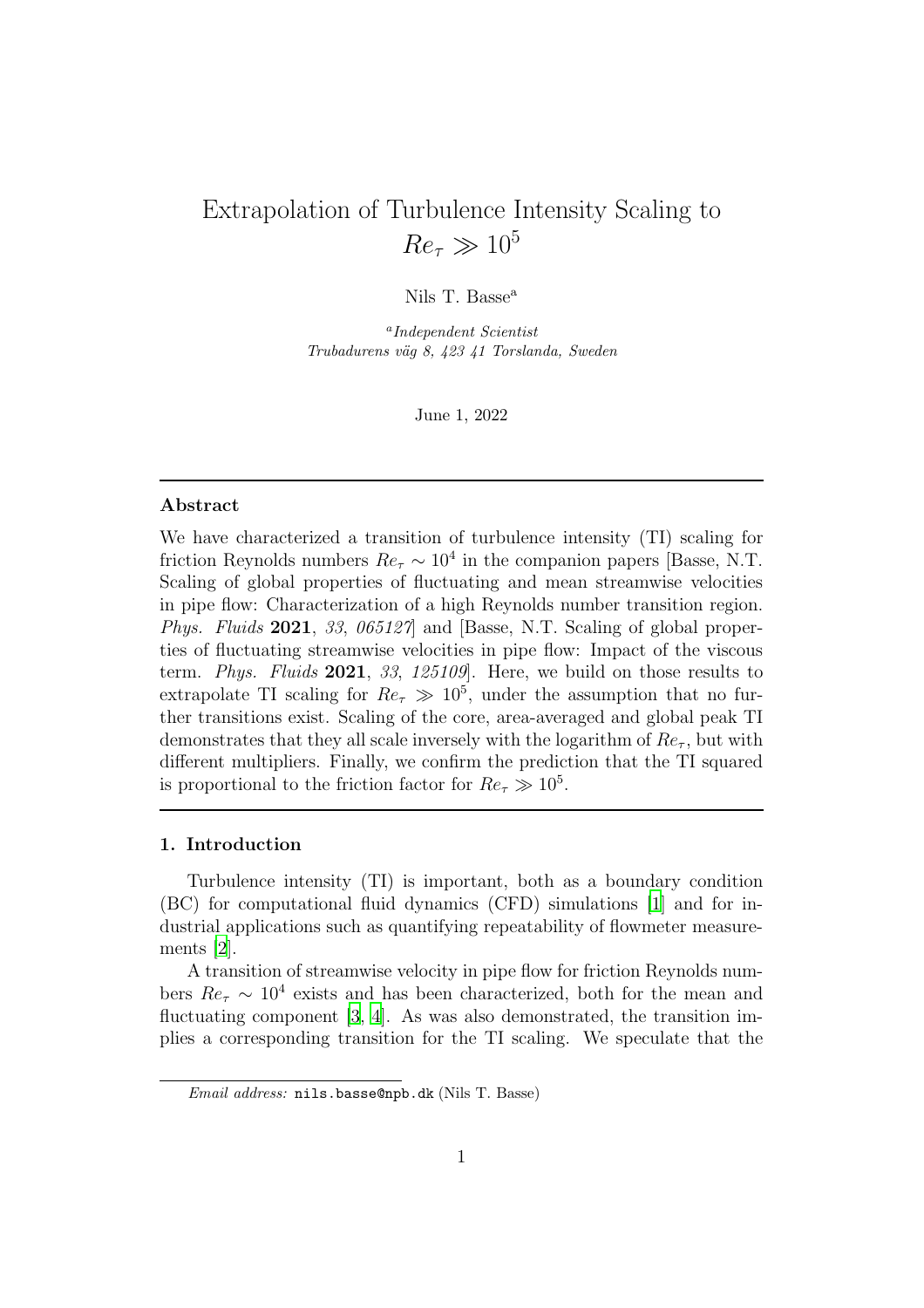transition may be understood as a parallel to the "drag crisis", i.e. a sudden drop in the drag coefficient above a certain Reynolds number [\[5\]](#page-11-4).

The Princeton Superpipe measurements [\[6,](#page-11-5) [7\]](#page-11-6) have an upper limit of  $Re_\tau \sim 10^5$ ; in this paper, our goal is to use results based on these measurements to extrapolate scaling behavior for flows where  $Re_\tau \gg 10^5$ . For this exercise, we assume that no further transitions take place in addition to the one we have discussed.

The paper is organized as follows: In Section [2,](#page-1-0) asymptotic scaling expressions are derived, both for fluctuating and mean velocities. The resulting TI scalings are presented in Section [3](#page-3-0) and an associated discussion has been placed in Section [4.](#page-6-0) Finally, we conclude on our findings in Section [5.](#page-10-0)

## <span id="page-1-0"></span>2. Asymptotic Scaling expressions

#### 2.1. Velocity Fluctuations

We use an equation for the square of the normalised fluctuating velocity u including the viscous term  $V$  as formulated in [\[8](#page-11-7)]:

$$
\frac{u_{\rm g, fluc}^2(z)}{U_{\tau}^2} = B_{\rm g, fluc} - A_{\rm g, fluc} \log(z/\delta) - C_{\rm g, fluc}(z^+)^{-1/2} \tag{1}
$$

$$
= B_{\text{g,fluc}} - A_{\text{g,fluc}} \log(z/\delta) + V(z^+), \tag{2}
$$

where the subscript "g,fluc" indicates "global" and "fluctuating". Overbar is time averaging,  $U_{\tau}$  is the friction velocity, z is the distance from the wall,  $\delta$  is the boundary layer thickness (pipe radius R for pipe flow), and  $z^+ = zU_\tau/\nu$ is the normalized distance from the wall, where  $\nu$  is the kinematic viscosity. Note that

$$
z/\delta = \frac{z^+}{Re_\tau},\tag{3}
$$

where  $Re_{\tau} = \delta U_{\tau}/\nu$  is the friction Reynolds number.

Asymptotic values for the fit parameters as derived in [\[4](#page-11-3)] are used:

<span id="page-1-1"></span>
$$
\lim_{Re_{\tau} \to \infty} A_{g, \text{fluc}} = 1.60 \tag{4}
$$

$$
\lim_{Re_{\tau} \to \infty} B_{g,\text{fluc}} = 0.96 \tag{5}
$$

$$
\lim_{Re_{\tau} \to \infty} C_{g, \text{fluc}} / \sqrt{Re_{\tau}} = 0.12, \tag{6}
$$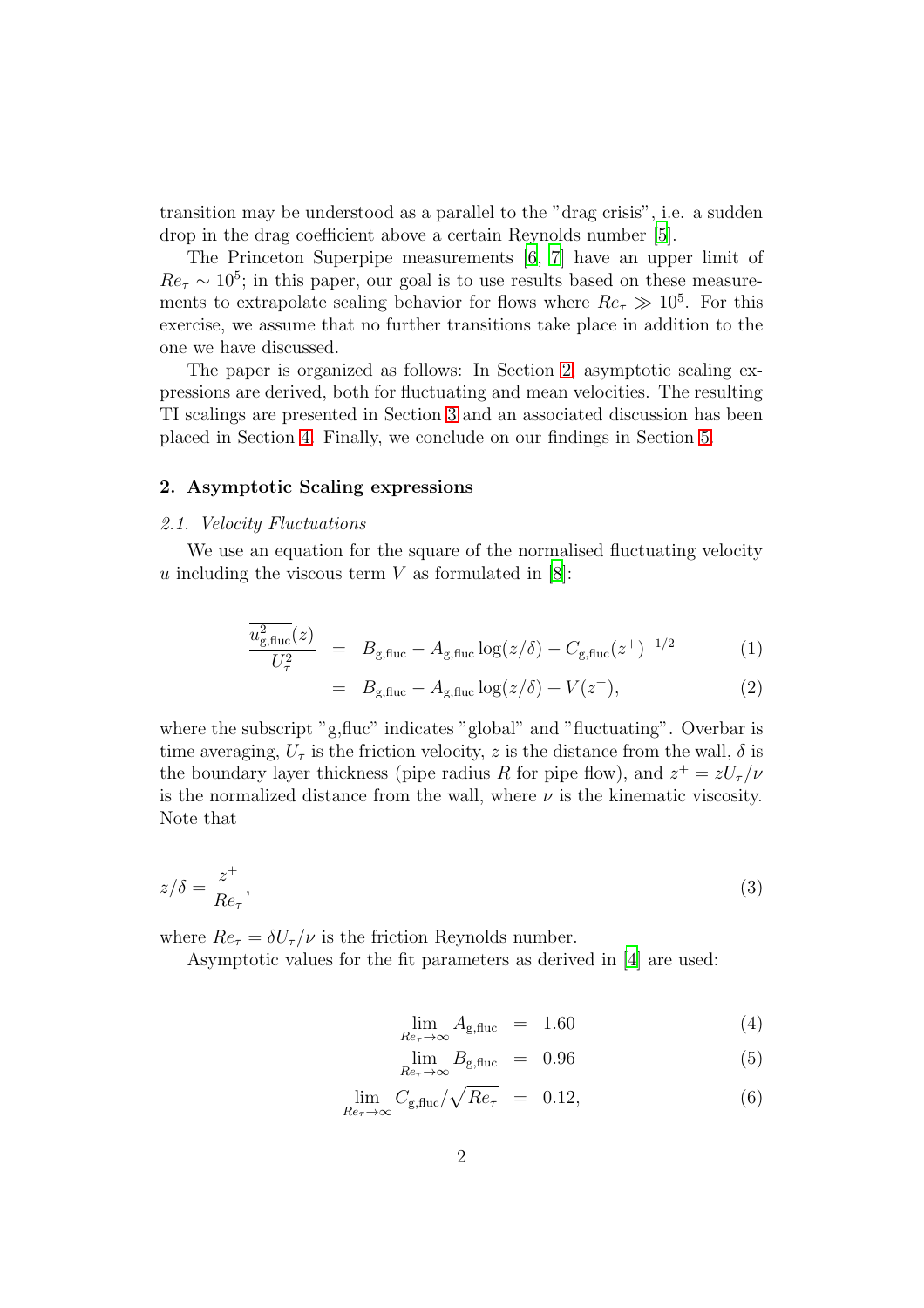where Equation  $(6)$  implies that:

$$
\lim_{Re_{\tau} \to \infty} C_{g, \text{fluc}} = 0.12 \times \sqrt{Re_{\tau}}
$$
\n(7)

In the remainder of the paper we use the asymptotic fit parameter values so we will leave the prefix " $\lim_{Re_{\tau}\to\infty}$ " out.

The location of the peak value of the fluctuating velocity is:

$$
\frac{z}{\delta}\bigg|_{\text{peak}} = \left[\frac{C_{\text{g,fluc}}}{2A_{\text{g,fluc}}\sqrt{Re_{\tau}}}\right]^2 = 1.41 \times 10^{-3},\tag{8}
$$

see also Equation (30) in [\[4\]](#page-11-3). This can be reformulated to state that the peak is located 0.141 % of the pipe radius from the wall, i.e. 141  $\mu$ m from the wall for a pipe with a 100 mm radius. The peak was called the "global peak" in [\[4](#page-11-3)], and it is a combination of the inner and outer peaks of the velocity fluctuations [\[9](#page-11-8)]. However, for very high Reynolds numbers, the peak is dominated by the outer peak.

The magnitude of the fluctuating velocity in the core, i.e. for  $z/\delta = 1$ , is:

$$
\frac{\overline{u_{\rm g, fluc}^2}(z/\delta=1)}{U_{\tau}^2} = B_{\rm g, fluc} - \frac{C_{\rm g, fluc}}{\sqrt{Re_{\tau}}} = 0.84
$$
\n(9)

The corresponding magnitude of the peak is given by:

$$
\frac{\overline{u_{\rm g,fluc}^2}(z/\delta|_{\rm peak})}{U_{\tau}^2} = B_{\rm g,fluc} - 2A_{\rm g,fluc} \log\left(\frac{C_{\rm g,fluc}}{2A_{\rm g,fluc}\sqrt{Re_{\tau}}}\right) - 2A_{\rm g,fluc} = 8.27, (10)
$$

a slight correction to the value 8.20 presented as Equation (35) in [\[4](#page-11-3)].

The area-averaged (AA) value of the fluctuating velocity is:

$$
\left\langle \frac{\overline{u_{\rm g, fluc}^2}}{U_{\tau}^2} \right\rangle_{\rm AA} = B_{\rm g, fluc} + \frac{3}{2} A_{\rm g, fluc} - \frac{8C_{\rm g, fluc}}{3\sqrt{Re_{\tau}}} = 3.04
$$
\n(11)

We conclude that the fluctuating velocity does not scale with  $Re<sub>\tau</sub>$ .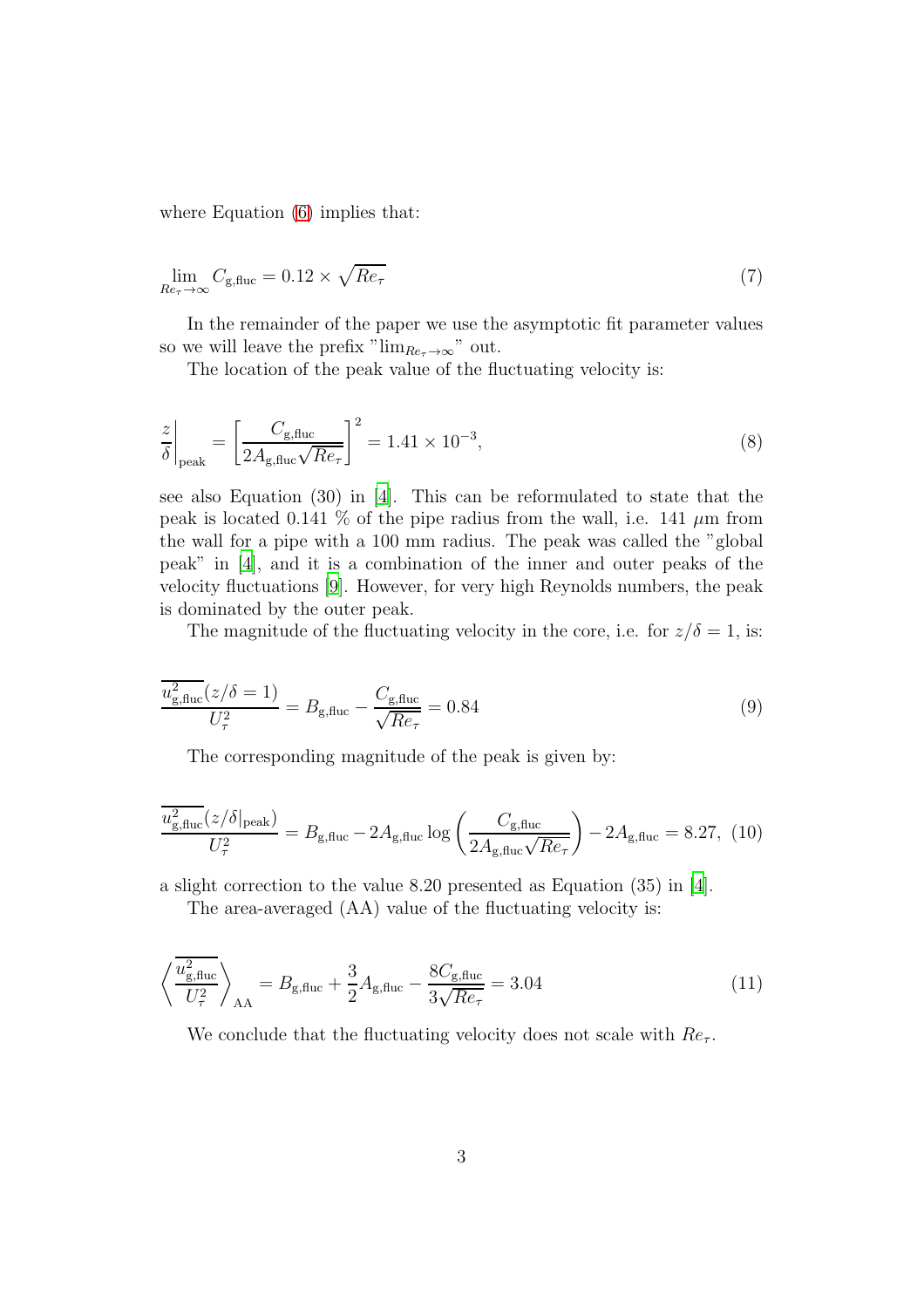# 2.2. Mean Velocity

The normalized mean velocity  $U$  is given by [\[3\]](#page-11-2):

$$
\frac{U_{\text{g,mean}}(z)}{U_{\tau}} = \frac{1}{\kappa_{\text{g,mean}}} \log(z^{+}) + A_{\text{g,mean}},
$$
\n(12)

where  $A_{\text{g,mean}} = 1.01$  and  $\lim_{Re_{\tau} \to \infty} \kappa_{\text{g,mean}} = 0.34$ ; note that this value is quite close to the value of  $1/3$  found in [\[10](#page-11-9)].

<span id="page-3-1"></span>The core value of the normalized mean velocity squared is:

$$
\lim_{Re_{\tau} \to \infty} \frac{U_{g,\text{mean}}^2(z/\delta = 1)}{U_{\tau}^2} = \frac{\log^2(Re_{\tau})}{\kappa_{g,\text{mean}}^2} = 8.65 \times \log^2(Re_{\tau})
$$
\n(13)

The corresponding normalized mean velocity squared magnitude at the peak is given by:

$$
\lim_{Re_{\tau} \to \infty} \frac{U_{\text{g,mean}}^2(z/\delta|_{\text{peak}})}{U_{\tau}^2} = \left(\frac{2}{\kappa_{\text{g,mean}}} \log \left[\frac{C_{\text{g,fluc}}}{2A_{\text{g,fluc}}}\right]\right)^2 = 8.65 \times \log^2(Re_{\tau}), \tag{14}
$$

which is the same as for the core value, see Equation [\(13\)](#page-3-1).

The AA value of the mean velocity is:

$$
\lim_{Re_\tau \to \infty} \left\langle \frac{U_{\text{g,mean}}^2}{U_\tau^2} \right\rangle_{AA} = \frac{\log^2(Re_\tau)}{\kappa_{\text{g,mean}}^2} = 8.65 \times \log^2(Re_\tau),\tag{15}
$$

which is again equal to both the core and peak mean velocity values.

# <span id="page-3-0"></span>3. Turbulence Intensity

The definition of TI is:

$$
I(z) = \sqrt{\frac{\overline{u_{g,\text{fluc}}^2(z)}}{U_{g,\text{mean}}^2(z)}} = \sqrt{\frac{\overline{u_{g,\text{fluc}}^2(z)}}{U_\tau^2}} / \frac{U_{g,\text{mean}}^2(z)}{U_\tau^2}
$$
(16)

$$
= \sqrt{\frac{B_{g,\text{fluc}} - A_{g,\text{fluc}} \log(z/\delta) - C_{g,\text{fluc}}(z^+)^{-1/2}}{\left(\frac{1}{\kappa_{g,\text{mean}}} \log(z^+) + A_{g,\text{mean}}\right)^2}},\tag{17}
$$

with an asymptotic value of: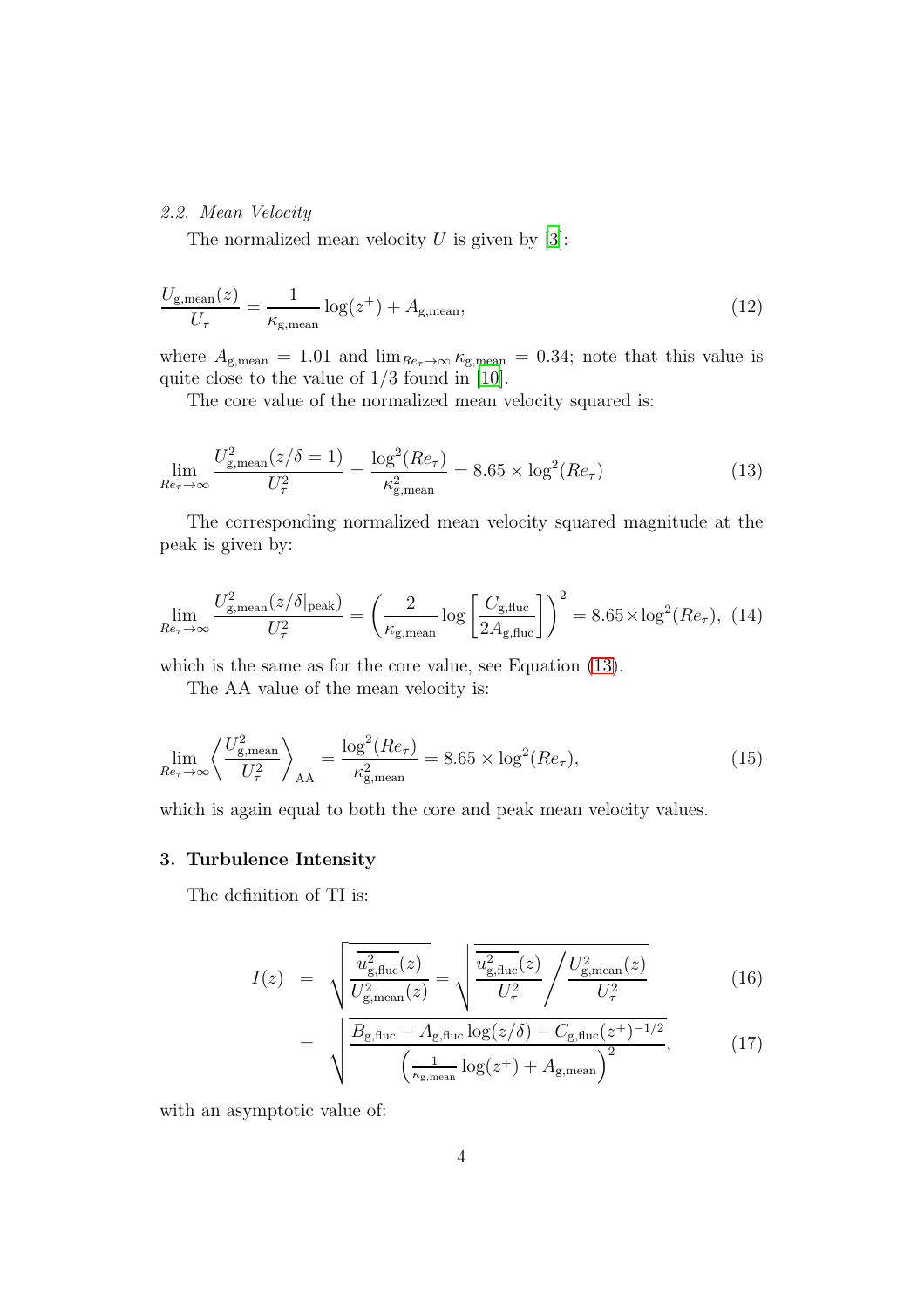$$
\lim_{Re_{\tau} \to \infty} I(z) = \frac{\kappa_{\text{g,mean}}}{\log(Re_{\tau})} \times \sqrt{\frac{u_{\text{g,fluc}}^2(z)}{U_{\tau}^2}}
$$
(18)

Examples of the TI profile for the minimum and maximum  $Re<sub>\tau</sub>$  treated are shown in Figure [1.](#page-4-0)



<span id="page-4-0"></span>Figure 1: TI as a function of  $z/\delta$  for the complete expression using asymptotic constants. The blue (red) line is for an  $Re_{\tau}$  of  $10^5$  ( $10^{200}$ ), respectively.

#### 3.1. Core

The asymptotic scaling of the core TI is given by:

$$
\lim_{Re_\tau \to \infty} I(z/\delta = 1) = \frac{\kappa_{\text{g,mean}}}{\log(Re_\tau)} \times \sqrt{0.84} = \frac{0.31}{\log(Re_\tau)}
$$
(19)

The complete and asymptotic core TI scalings are compared in Figure [2.](#page-5-0) Both scalings are almost indistinguishable from the lowest  $Re<sub>\tau</sub>$  and up.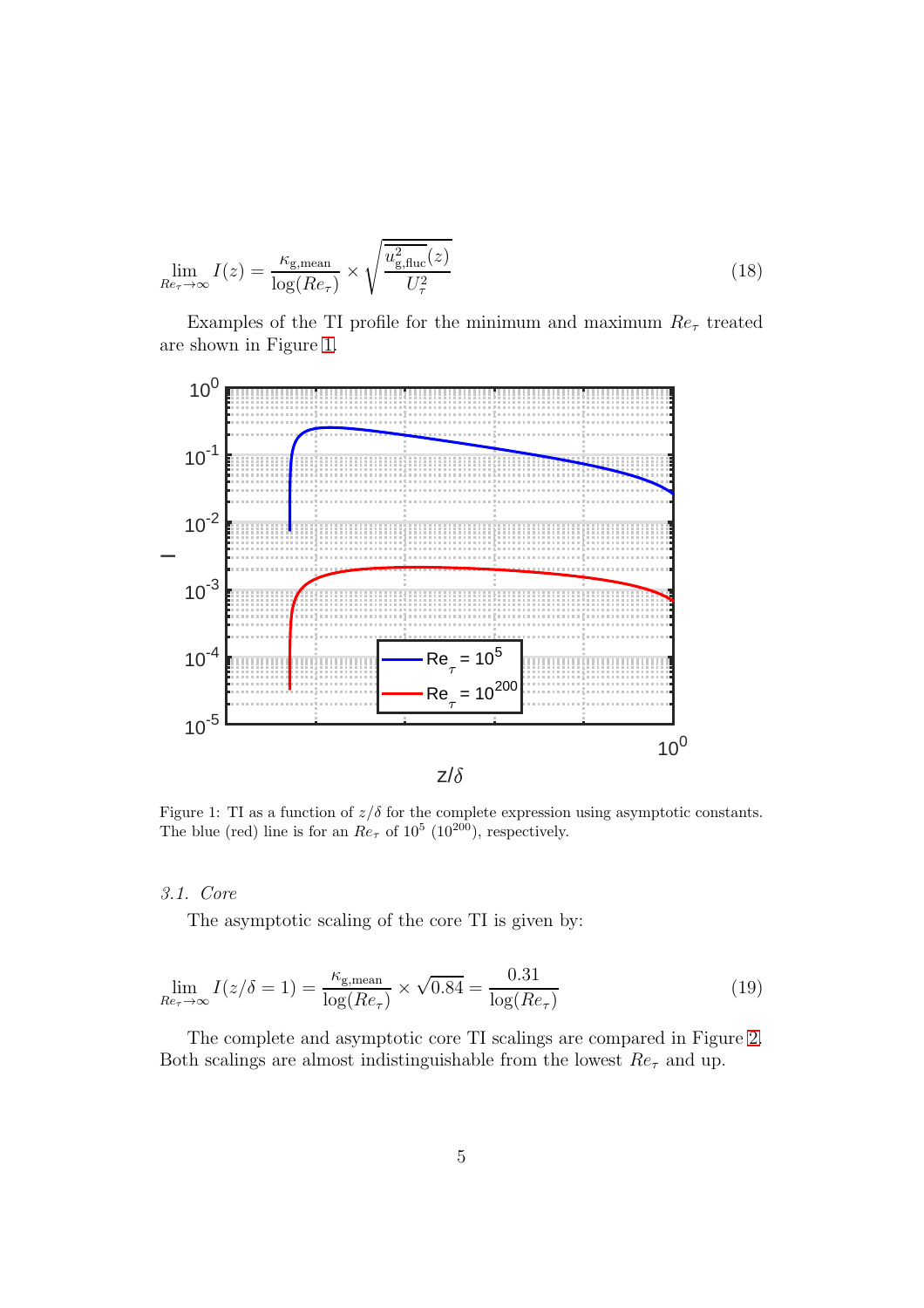

<span id="page-5-0"></span>Figure 2: Core TI as a function of  $Re_7$ . The blue (red) line is for the complete (asymptotic) expression, respectively. The two lines are almost identical, therefore the blue line is not visible.

# 3.2. Peak

The complete and asymptotic peak TI position are compared in Figure [3.](#page-6-1) We note that the convergence of the complete to the asymptotic scaling is quite slow, differences remain up to the largest  $Re<sub>\tau</sub>$ .

The asymptotic scaling of the peak TI is given by:

$$
\lim_{Re_\tau \to \infty} I(z/\delta|_{\text{peak}})) = \frac{\kappa_{\text{g,mean}}}{\log(Re_\tau)} \times \sqrt{8.27} = \frac{0.98}{\log(Re_\tau)}\tag{20}
$$

The complete and asymptotic peak TI scalings are compared in Figure [4.](#page-7-0) As for the peak position, the complete scaling solution converges to the asymptotic solution relatively slowly, but not as slow as for the peak position.

# 3.3. Area-averaged

The asymptotic scaling of the AA TI is given by:

$$
\lim_{Re_\tau \to \infty} \langle I(z) \rangle_{AA} = \frac{\kappa_{\text{g,mean}}}{\log(Re_\tau)} \times \sqrt{3.04} = \frac{0.59}{\log(Re_\tau)}\tag{21}
$$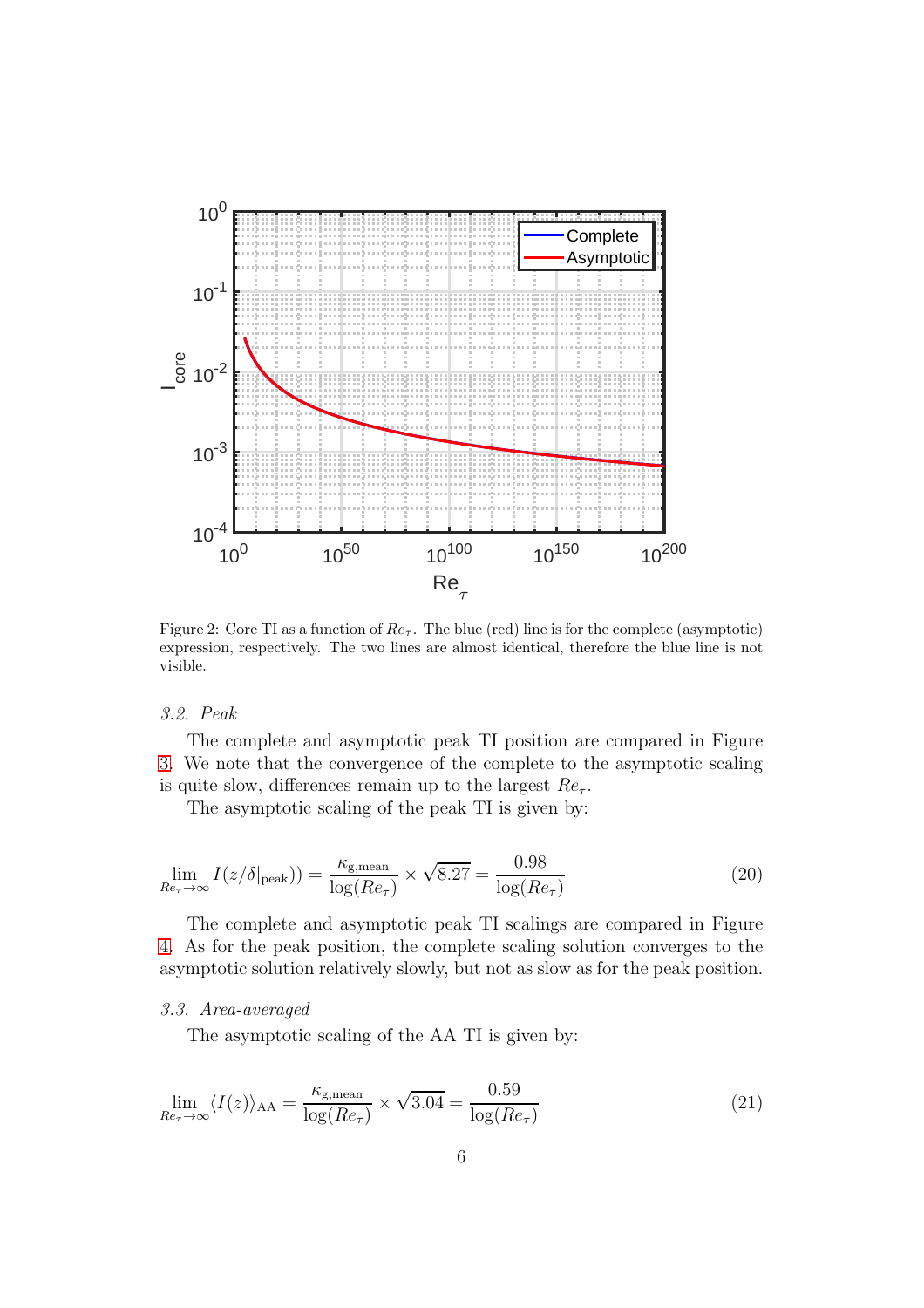

<span id="page-6-1"></span>Figure 3:  $\frac{z}{\delta}\Big|_{\text{peak}}$  as a function of  $Re_\tau$ . The blue (red) line is for the complete (asymptotic) expression, respectively.

The complete and asymptotic AA TI scalings are compared in Figure [5.](#page-8-0) A slight difference can be seen at the lowest  $Re<sub>\tau</sub>$ , but it quickly disappears with increasing  $Re<sub>\tau</sub>$ .

#### <span id="page-6-0"></span>4. Discussion

# 4.1. Turbulence intensity and the friction factor

We discuss the relationship between the TI and friction factor and begin by stating the relationship between friction and bulk Reynolds number  $Re_D$ [\[11\]](#page-11-10):

<span id="page-6-2"></span>
$$
Re_{\tau} = 0.0621 \times Re_D^{0.9148} \tag{22}
$$

$$
Re_D = \frac{D \langle U_{\text{g,mean}} \rangle_{AA}}{\nu_{\text{kin}}} = \left(\frac{Re_{\tau}}{0.0621}\right)^{1/0.9148}, \tag{23}
$$

where  $D = 2R$  is the pipe diameter and  $\nu_{kin}$  is the kinematic viscosity. It is important to emphasize that this relation is derived from measurements with minimum (maximum)  $Re_\tau$  of 1985 (98190), respectively. It is not clear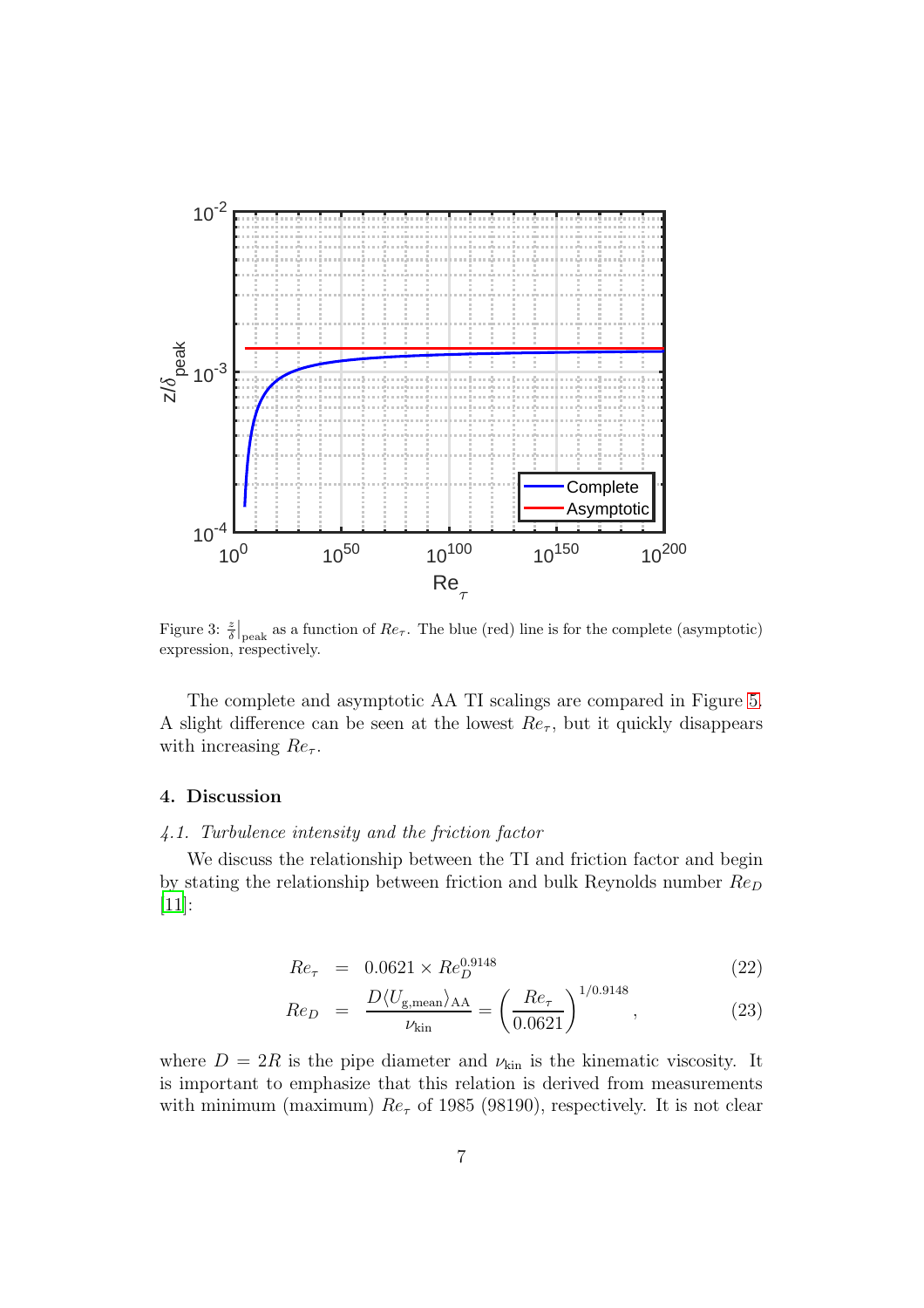

<span id="page-7-0"></span>Figure 4: Peak TI as a function of  $Re_7$ . The blue (red) line is for the complete (asymptotic) expression, respectively.

how well this captures the behavior for higher Reynolds numbers than the measured maximum.

Complete and asymptotic expressions for the smooth pipe friction factor are [\[11](#page-11-10)]:

$$
\frac{1}{\sqrt{\lambda_{\text{Smooth}}}} = \frac{1.930 \times \log(Re_D \sqrt{\lambda_{\text{Smooth}}})}{\log(10)} - 0.537
$$
 (24)

$$
\lim_{Re_\tau \to \infty} \frac{1}{\sqrt{\lambda_{\text{Smooth}}}} = \frac{1.930}{\log(10)0.9148} \times \log(Re_\tau) = 0.92 \times \log(Re_\tau)
$$
 (25)

The complete expression for the rough pipe friction factor is [\[11](#page-11-10)]:

$$
\frac{1}{\sqrt{\lambda_{\text{Rough}}}} = \frac{-2 \times \log\left(\frac{k_s}{3.7D} + \frac{2.51}{Re_D\sqrt{\lambda_{\text{Rough}}}}\right)}{\log(10)},
$$
\n(26)

where  $k_s$  in the sand-grain roughness. The corresponding asymptotic expression for the rough pipe friction factor is: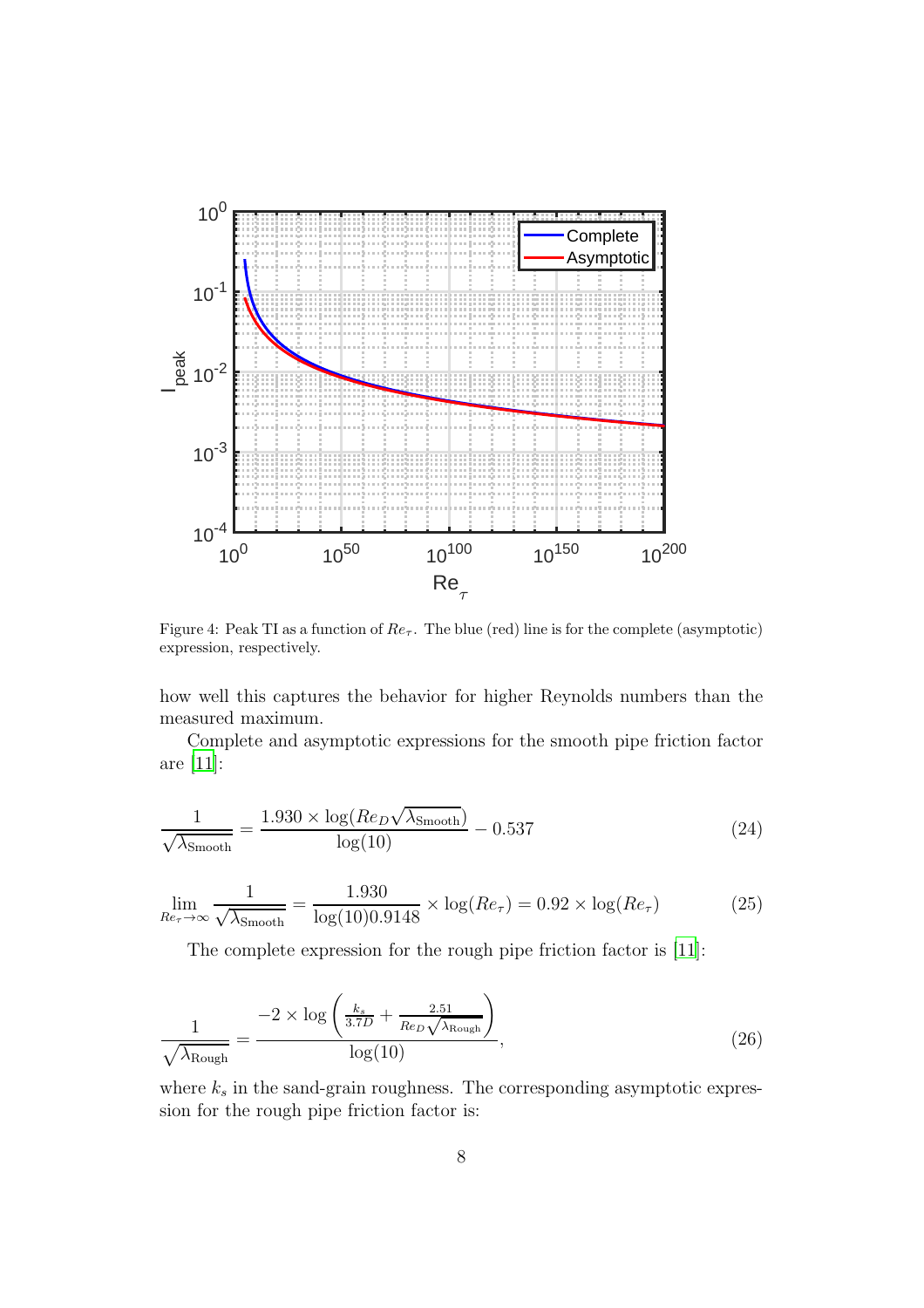

<span id="page-8-0"></span>Figure 5: AA TI as a function of  $Re<sub>\tau</sub>$ . The blue (red) line is for the complete (asymptotic) expression, respectively. The two lines are almost identical, therefore the blue line is only visible for the very lowest  $Re<sub>\tau</sub>$ .

$$
\lim_{Re_\tau \to \infty} \frac{1}{\sqrt{\lambda_{\text{Rough}}}} = \frac{2}{\log(10)0.9148} \times \log(Re_\tau) = 0.95 \times \log(Re_\tau) \tag{27}
$$

Since roughness can be neglected for very high  $Re<sub>\tau</sub>$ , we expect the asymptotic smooth- and rough-wall friction factors to be identical:

$$
\lim_{Re_{\tau} \to \infty} \frac{1}{\sqrt{\lambda_{\text{Smooth}}}} = \lim_{Re_{\tau} \to \infty} \frac{1}{\sqrt{\lambda_{\text{Rough}}}}
$$
\n(28)

However, we see that there is a roughly 3 % difference.

The friction factor and TI are related to each other as argued in [\[10](#page-11-9)]:

$$
I \sim \sqrt{\frac{\lambda}{2}} = 0.71 \times \sqrt{\lambda},\tag{29}
$$

or: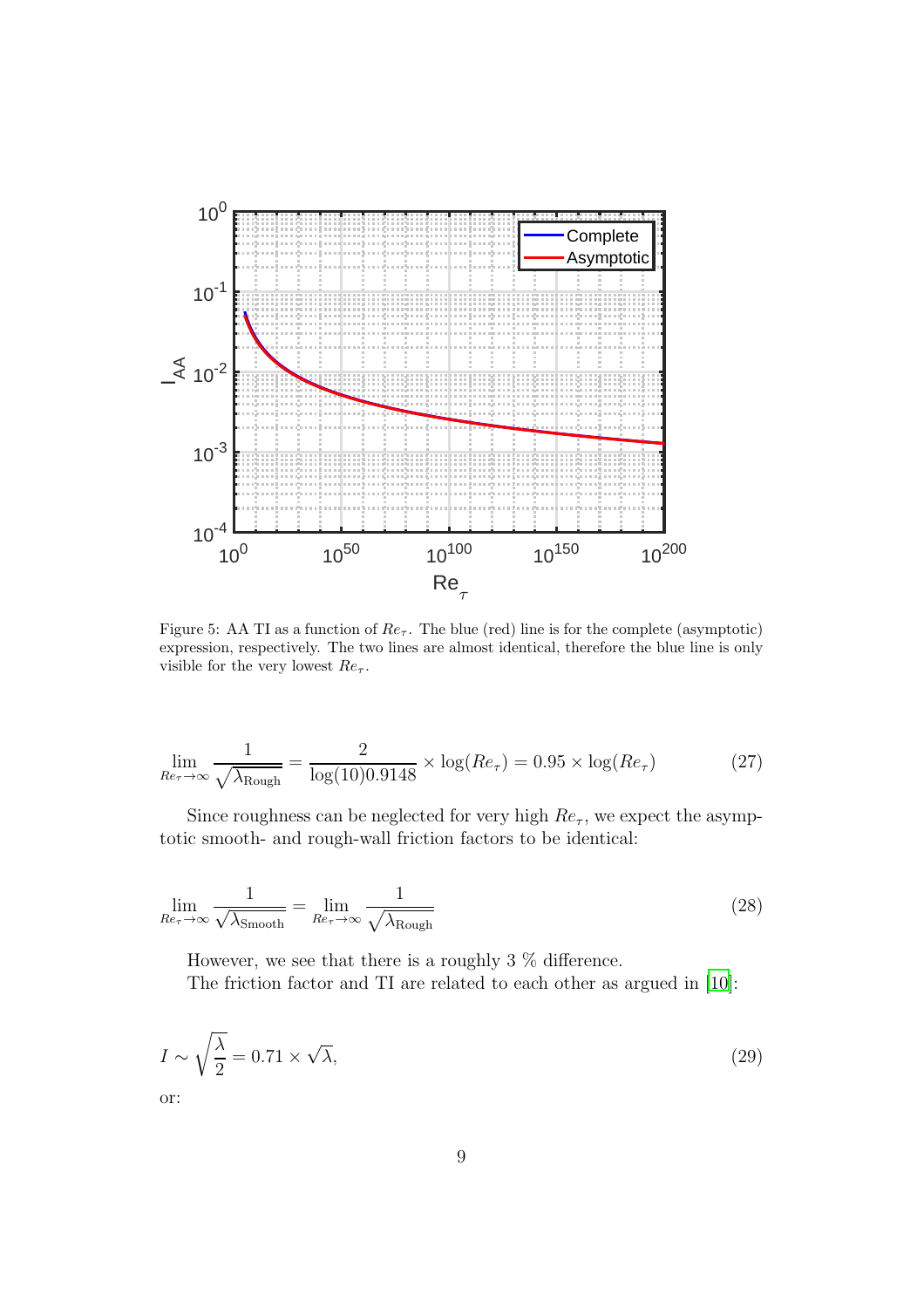$$
\frac{I^2}{\lambda} \sim \frac{1}{2} \tag{30}
$$

We note that our AA definition is what comes closest to this estimate:

$$
\lim_{Re_\tau \to \infty} \frac{\langle I^2(z) \rangle_{\text{AA}}}{\lambda_{\text{Smooth}}} = \frac{3.04 \times \kappa_{\text{g,mean}}^2}{(0.92)^2} = 0.42
$$
\n(31)

$$
\lim_{Re_\tau \to \infty} \frac{\langle I^2(z) \rangle_{\text{AA}}}{\lambda_{\text{Rough}}} = \frac{3.04 \times \kappa_{\text{g,mean}}^2}{(0.95)^2} = 0.39 \tag{32}
$$

These numbers are consistent with the estimates of 0.39 [\[3\]](#page-11-2) and 0.38 [\[4\]](#page-11-3).

#### 4.2. Comparison to power-law scaling expressions

We have previously derived both TI core and AA smooth pipe power-law scalings based on the Princeton Superpipe measurements [\[12,](#page-11-11) [13](#page-11-12)]:

$$
I_{\text{power-law}}(z/\delta = 1) = 0.0550 \times Re_D^{-0.0407}
$$
\n(33)

$$
\langle I_{\text{power-law}} \rangle_{\text{AA}} = 0.317 \times Re_D^{-0.110}
$$
\n(34)

These expressions can be converted to corresponding  $Re_\tau$ -scalings using Equation [\(23\)](#page-6-2):

$$
I_{\text{power-law}}(z/\delta = 1) = 0.049 \times Re_{\tau}^{-0.044} \tag{35}
$$

$$
\langle I_{\text{power-law}} \rangle_{\text{AA}} = 0.23 \times Re_{\tau}^{-0.12} \tag{36}
$$

The power-law scaling laws are shown in Figure [6](#page-10-1) for both the core and AA definitions in addition to the complete and asymptotic scaling expressions shown previously in Figures [2](#page-5-0) and [5:](#page-8-0) It is clear that the power-laws decrease much faster with increasing  $Re<sub>\tau</sub>$ .

Since the power-law scalings were derived without considering a transition, we would argue that they are less likely to be correct compared to the ones based on the asymptotic fit parameters. Thus, we recommend that the power-law scalings should only be used for the  $Re<sub>\tau</sub>$ -range where they were derived, i.e. from 1985 to 98190.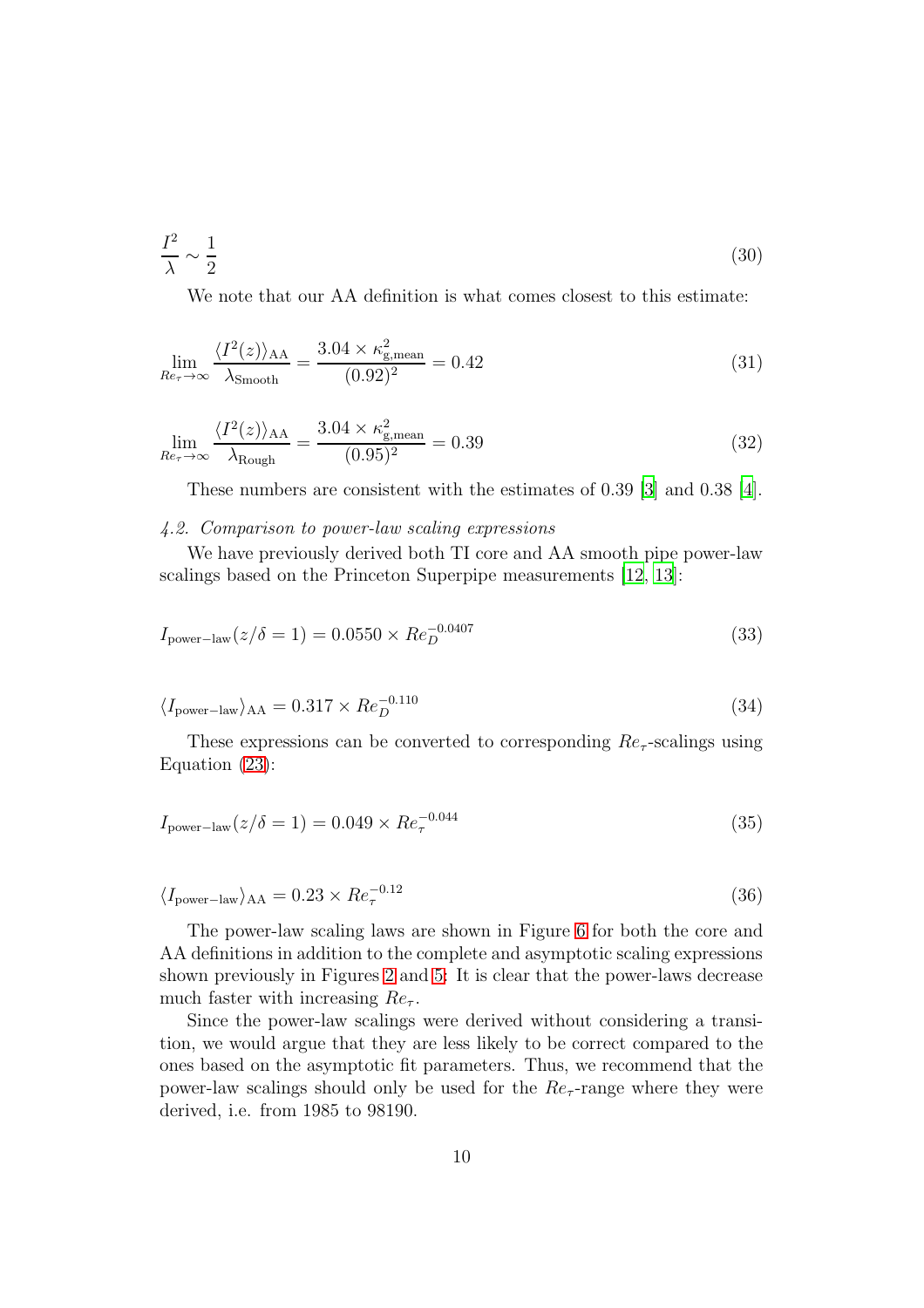

<span id="page-10-1"></span>Figure 6: TI as a function of  $Re<sub>\tau</sub>$ . The blue/red/magenta lines are for the complete/asymptotic/power-law expressions, respectively. Left-hand plot: Core, righthand plot: AA.

# <span id="page-10-0"></span>5. Conclusions

Under the assumption that no further transitions exist beyond  $Re<sub>τ</sub> \sim$  $10^5$ , we have extrapolated TI scaling to  $Re_\tau \gg 10^5$ . The relationship peak:area-averaged:core TI scaling is 3.16:1.90:1.00 and they all decrease with  $1/\log(Re_\tau)$  due to the mean velocity scaling. The asymptotic scalings for the area-averaged and core scalings can be used for all  $Re<sub>\tau</sub>$  studied, but the peak scaling deviates from the complete scaling for the lower  $Re_\tau$  range. It is important to note that we have based our scaling expressions on incompressible measurements with a Mach number below 0.2. We are not aware of corresponding research for compressible flow. A comparison between the power-law and log-law scalings shows that they diverge for sufficiently high Reynolds numbers.

Asymptotically, we confirm the scaling  $I^2/\lambda \sim 1/2$  for the AA definition, but with a constant of around 0.4 instead of 0.5.

Acknowledgements. We thank Professor Alexander J. Smits for making the Princeton Superpipe data publicly available.

Data availability statement. Data sharing is not applicable to this article as no new data were created or analyzed in this study.